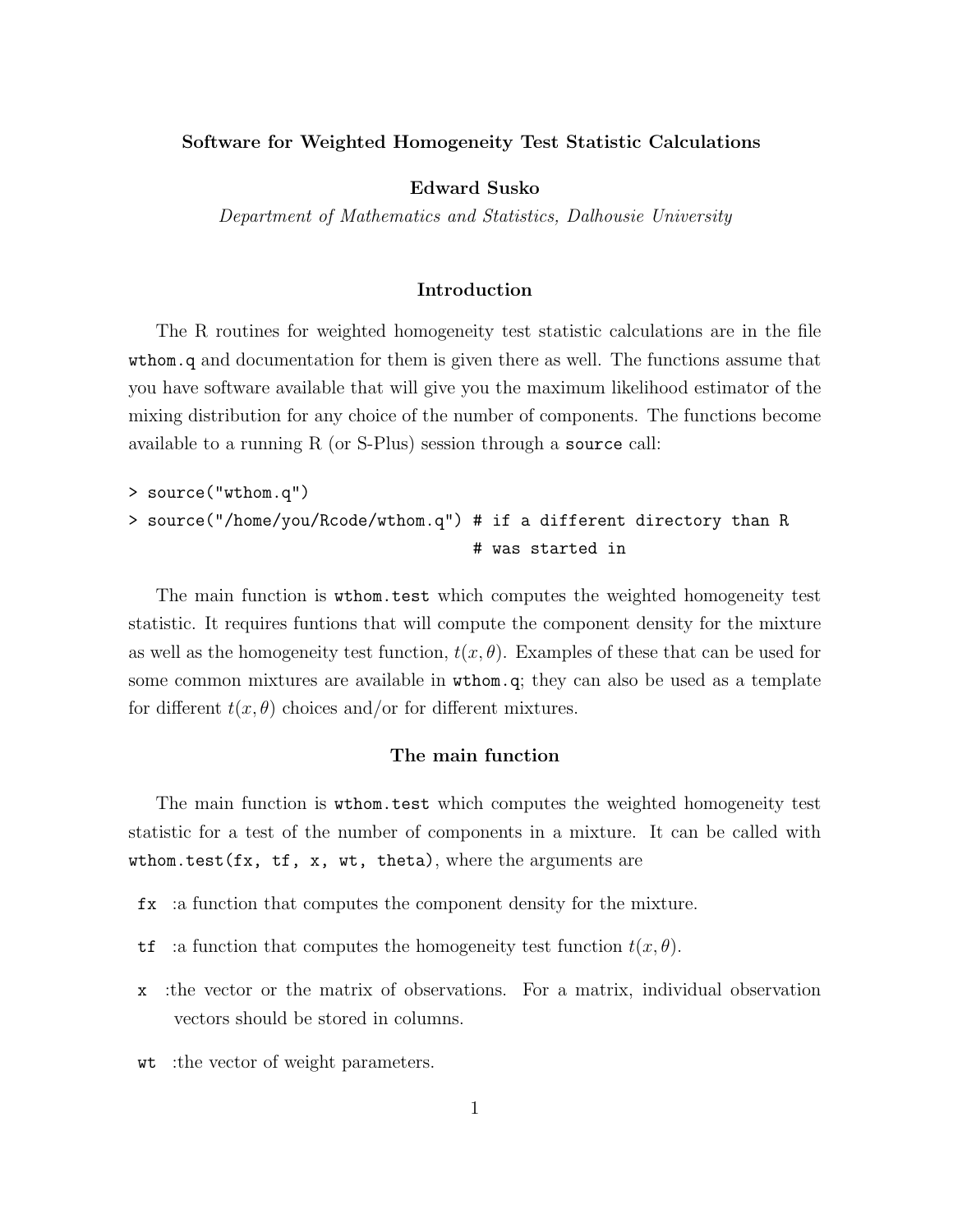theta :a vector or matrix of component parameters. The jth column should give the parameters for the jth component of the mixture.

The function  $f \mathbf{x}$  should be of the form  $f \mathbf{x}(d, \mathbf{x}, t)$  heta) and return the vector of component densities  $(d = 0)$  for the vector (matrix) x of all observations and single parameter theta. If d=1, it should return the matrix of partial derivatives. Each row should give the vector of partial derivatives for the corresponding x value. Example component densities for some common mixtures are listed below and are present in wthom.q.

The function  $tx$  should be of the form  $tx(x,theta)$  and return the vector of homogeneity test functions  $t(x, \theta)$  for the vector (matrix) x of all observations and a single parameter theta.

The function call wthom.test( $f x$ ,  $f$ ,  $x$ ,  $w$ , theta) will return a list with components:

tstat : the test statistics for each of the components.

se : the corresponding standard error estimates.

An example invocation that obtains the p-value for the test that two components are sufficient when data are generated from the normal mixture density

$$
\sum_{j=1}^{m} \pi_j \exp[-(x - \mu_j)^2 / (2\sigma_j^2)] / (\sigma_j \sqrt{2\pi})
$$

is given as:

```
> mu <- c(-2.752136, -0.416129)
> v <- c(0.540891, 3.361862)
> wt <- c(0.198672, 0.801328)
> theta <- rbind(mu, v)
> ts <- wthom.test(wthom.norm.fx, wthom.norm.tf, x, wt, theta)
> pvalue <- 2*pnorm(-abs(ts$ts/ts$se))
```
Here the values  $-2.752136$ ,  $-0.416129$  give the estimated means (the  $\mu_i$ ) for a twocomponent mixture. The values 0.540891, 3.361862 give the corresponding variances (the  $\sigma_j^2$ ) and 0.198672, 0.801328 the weights (the  $\pi_j$ ).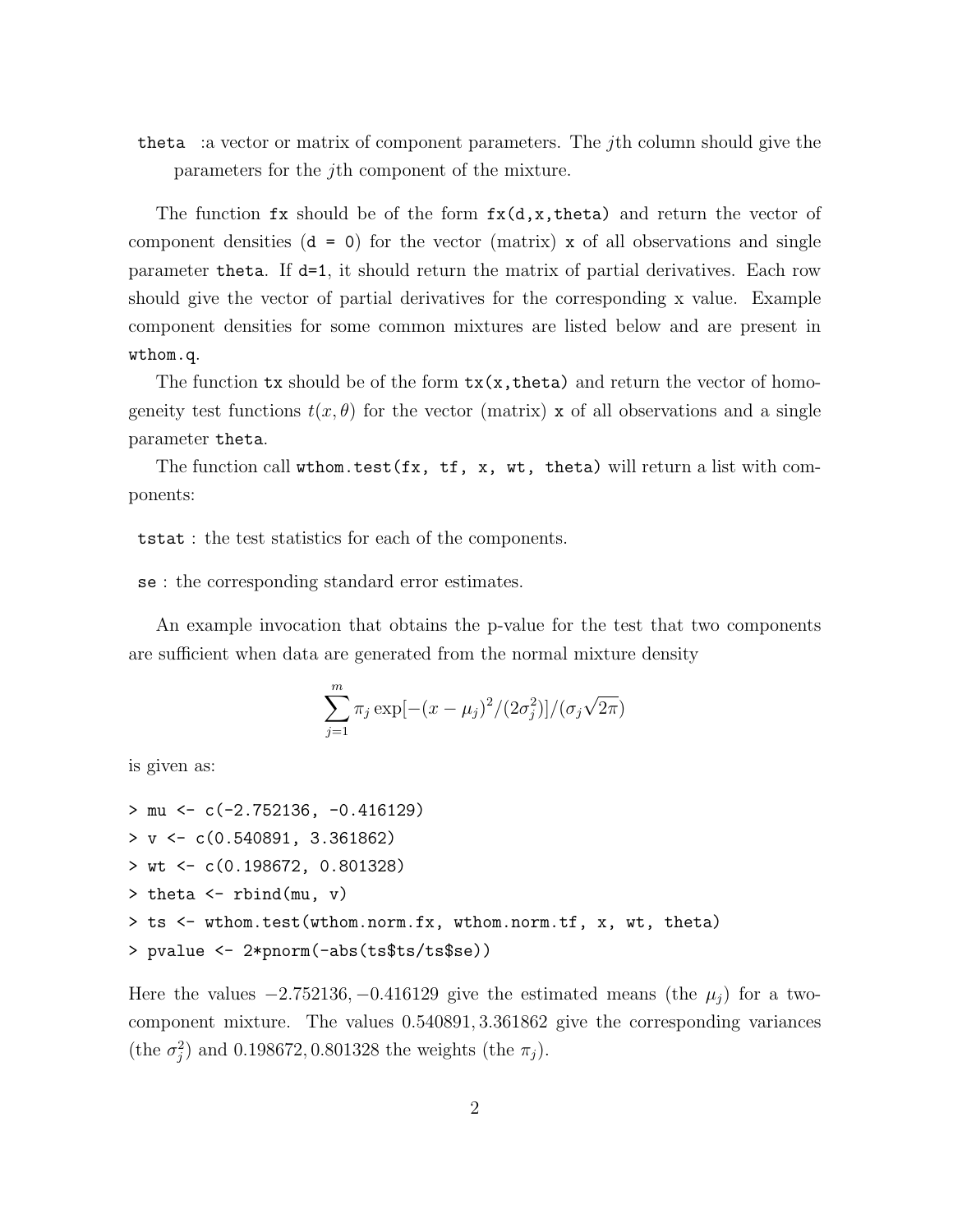### Component densities

Component density functions are available for normal, binomial and Poisson distributions. If the mixture density is

$$
\sum_{j=1}^{m} \pi_j f(x, \theta_j)
$$

the component density is  $f(x, \theta)$ . The function fx should be of the form  $f(x, d, x, t)$ and return the vector of component densities (d=0) for the vector (matrix) x of all observations and single parameter theta. If  $d=1$ , it should return the matrix of partial derivatives. Contained in wthom.q are the component density functions:

• wthom.norm.fx: Computes the normal component density

$$
f(x; \theta) = \exp[-(x-\mu)^2/(2\sigma^2)]/(\sigma\sqrt{2\pi})
$$

Here  $\theta = (\mu, \sigma^2)^T$ .

• wthom.pois.fx: Computes the Poisson component density

$$
f(x; \theta) = \exp(-\theta)\theta^x/x!
$$

ignoring the constant factor  $x!$  that need not be included in likelihood inference.

• wthom.binom.fx: Computes the binomial component density:

$$
f(x; \theta) = {m \choose x} \theta^x (1 - \theta)^{m - x}
$$

The constant factor  $\binom{m}{x}$  is ignored. In the function call wthom.binom.fx(d, x, theta),

x: the observations are assumed across columns.  $x$ [,i] gives the ith observation: the number of successes,  $x[1,i]$ , out of  $x[2,i]$  trials.

# Homogeneity test functions

The function  $tx$  should be of the form  $tx(x,theta)$  and return the vector of homogeneity test functions  $t(x, \theta)$  for the vector (matrix) x of all observations and a single parameter theta. Contained in wthom.q are the homogeneity test functions: